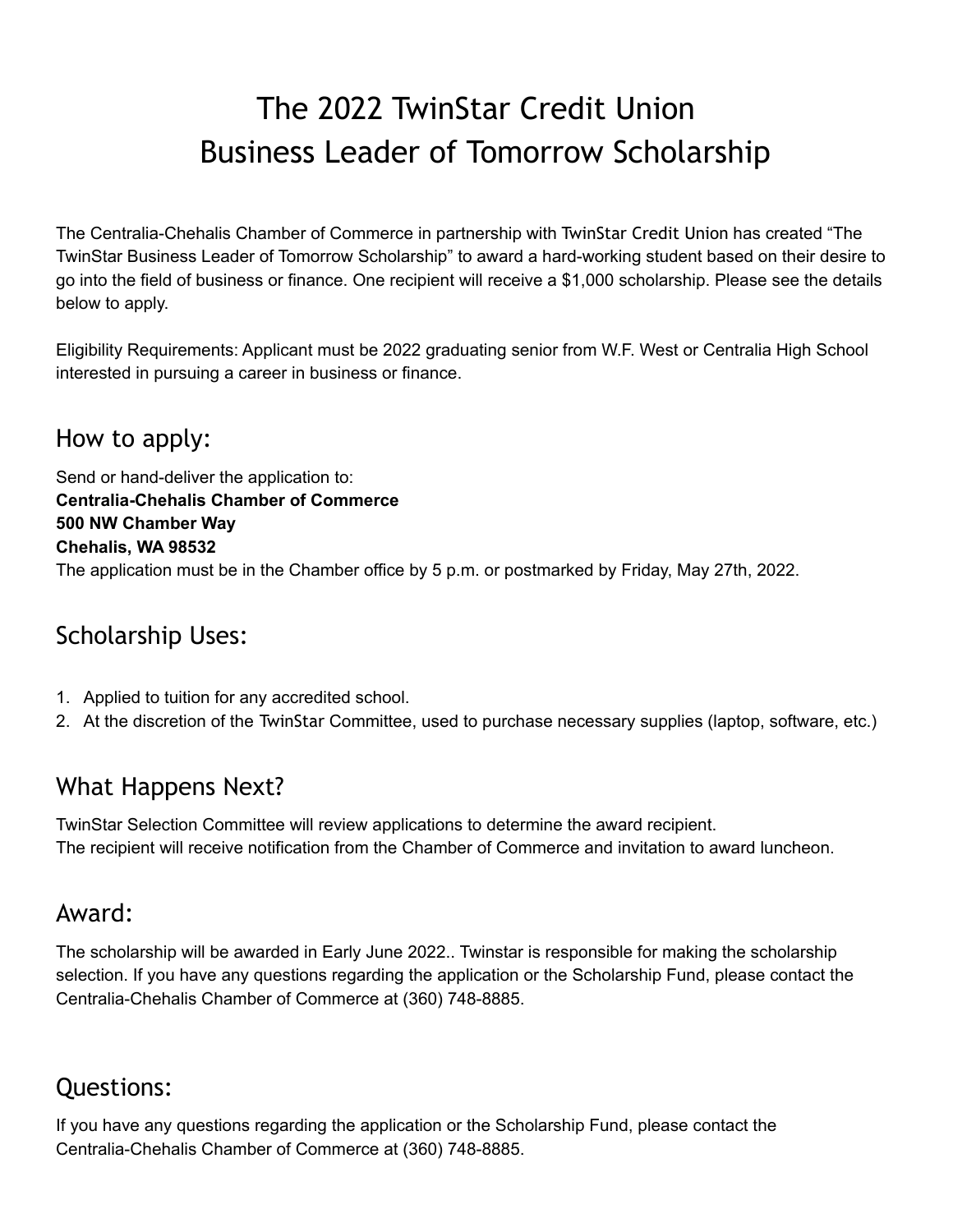# The 2022 TwinStar Credit Union Business Leader of Tomorrow Scholarship

| DEADLINE: May 27th, 2022                                       | Date: _______________                                                                               |
|----------------------------------------------------------------|-----------------------------------------------------------------------------------------------------|
| Type or print in ink:                                          |                                                                                                     |
|                                                                | Last Name: __________________________ Middle Initial: _____ First Name: ___________________________ |
|                                                                |                                                                                                     |
|                                                                |                                                                                                     |
| What is the name of your current high school?                  |                                                                                                     |
|                                                                |                                                                                                     |
| Please indicate the last grade level of completion.            |                                                                                                     |
| Please enclose a current high school transcript.               |                                                                                                     |
| Check if the school is mailing transcripts directly to Chamber |                                                                                                     |
|                                                                |                                                                                                     |
|                                                                | We hereby confirm all statements made within this application are true, accurate and complete.      |
|                                                                | _Date__________________                                                                             |
|                                                                |                                                                                                     |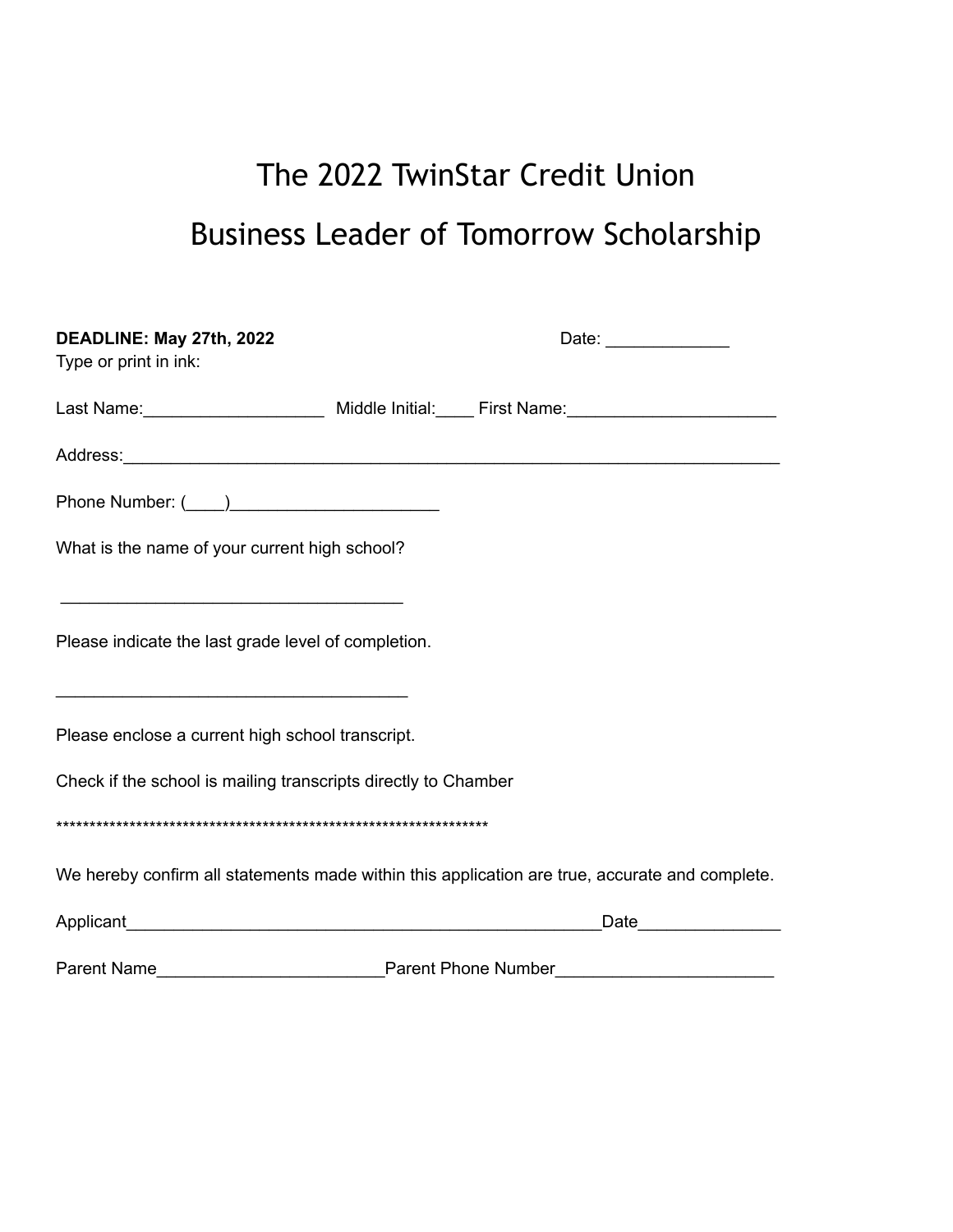# The 2022 TwinStar Business Leader of Tomorrow Scholarship

Please answer the following as they apply to your situation.

1. Please share a bit about your intended college or training site.

2. Please share about your community service activities and why you have taken place in those activities.

3. Why do you feel you are the right person to receive this scholarship?